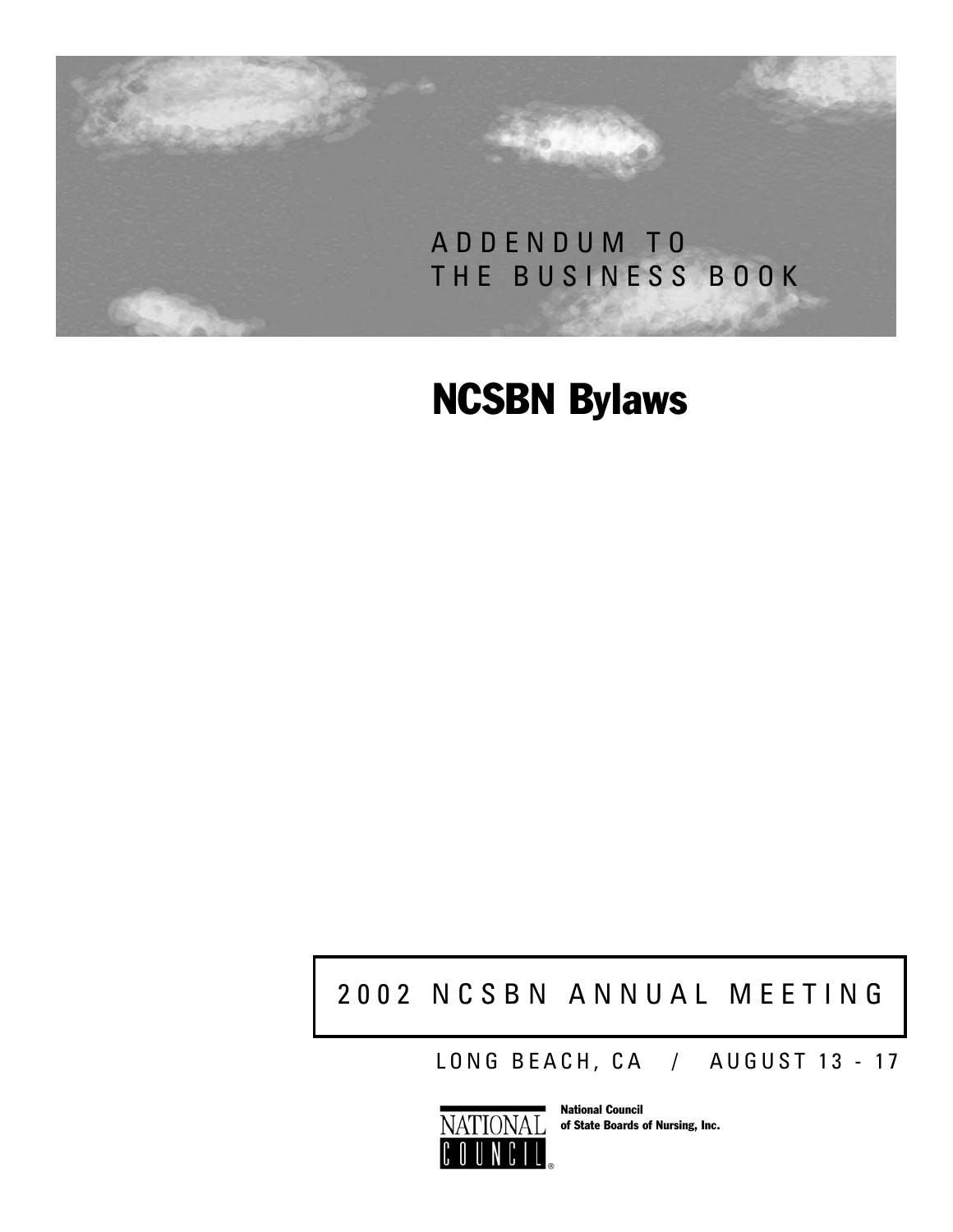### Bylaws of the National Council

*Revisions adopted – 8/29/87 Amended – 8/19/88 Amended – 8/30/90 Amended – 8/01/91 Revisions adopted – 8/05/94 Amended – 8/20/97 Amended – 8/8/98 Revisions adopted – 8/11/01*

#### Article I

#### ■ **Name**

The name of this organization shall be the National Council of State Boards of Nursing, Inc. (the "National Council").

#### Article II

#### ■ **Purpose and Functions**

**Section 1. Purpose.** The purpose of the National Council is to provide an organization through which state boards of nursing act and counsel together on matters of common interest and concern affecting the public health, safety and welfare, including the development of licensing examinations in nursing.

**Section 2.** *Functions.* The National Council's functions shall include but not be limited to providing services and guidance to its members in performing their regulatory functions regarding entry into nursing practice, continued safe nursing practice and nursing education programs. The National Council provides Member Boards with examinations and standards for licensure and credentialing; promotes uniformity in standards and expected outcomes in nursing practice and education as they relate to the protection of the public health, safety and welfare; provides information, analyses and standards regarding the regulation of nursing practice and nursing education; promotes the exchange of information and serves as a clearinghouse for matters related to nursing regulation.

#### Article III

#### ■ **Members**

**Section 1. Definition.** A state board of nursing is the governmental agency empowered to license and regulate nursing practice in any state, territory or political subdivision of the United States of America.

**Section 2.** *Qualifications.* Any state board of nursing that agrees to use one or more National Council Licensing Examinations (the "NCLEX® examination") under the terms and conditions specified by the National Council and pays the required fees may be a member of the National Council ("Member Board").

**Section 3.** *Admission.* A state board of nursing shall become a member of the National Council and be known as a Member Board upon approval by the Delegate Assembly, as described in Article IV, payment of the required fees and execution of a contract for using the NCLEX® examination.

**Section 4.** *Areas.* The Delegate Assembly shall divide the membership into numbered geographical Areas. At no time shall the number of Areas be less than three nor more than six. New members shall be assigned to existing Areas by the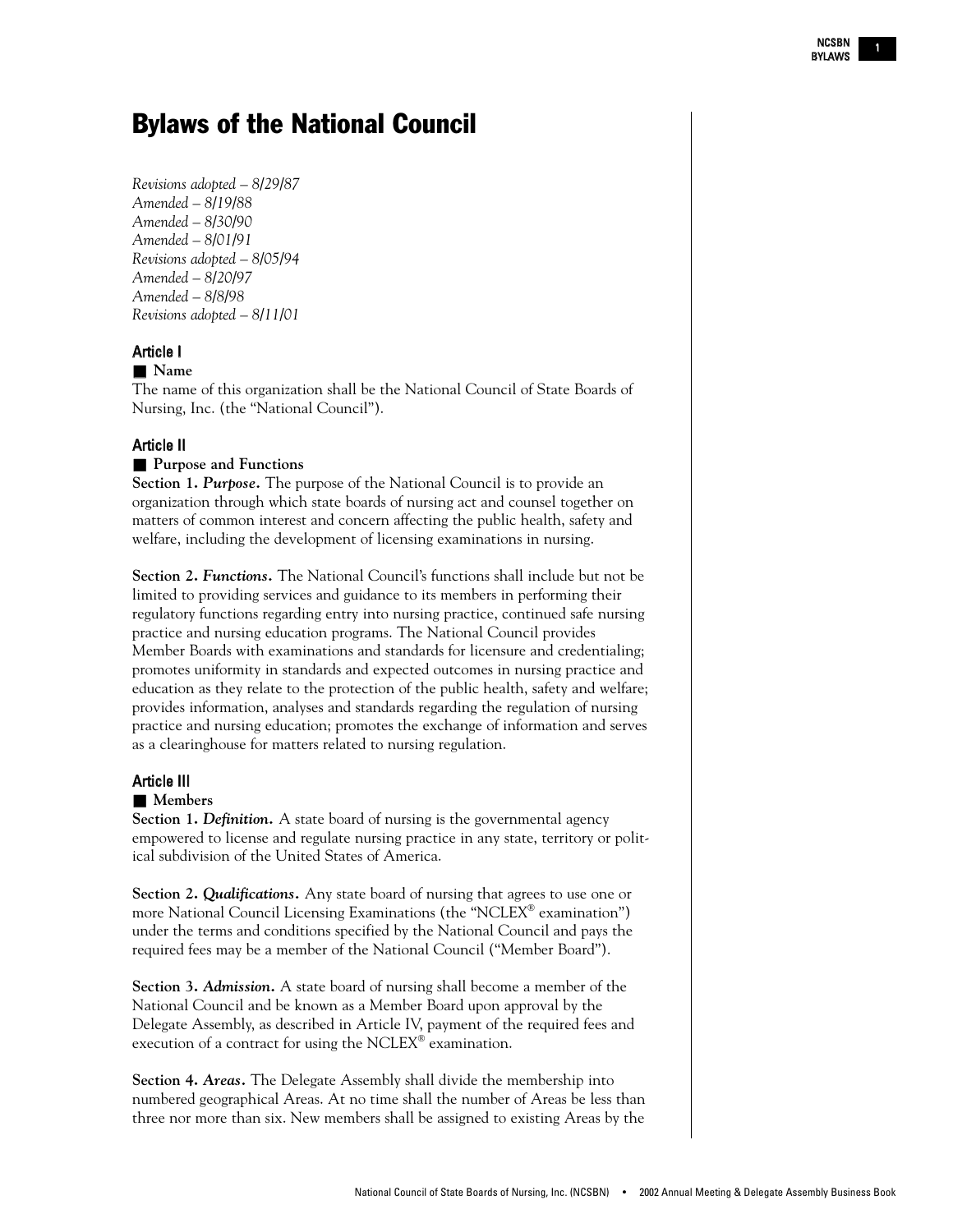Board of Directors. The purpose of this division is to facilitate communication, encourage regional dialogue on National Council issues and provide diversity of representation on the Board of Directors and on committees.

**Section 5.** *Fees.* The annual member fees, as set by the Delegate Assembly, shall be payable each October 1.

**Section 6.** *Privileges.* Membership privileges include but are not limited to the right to vote as prescribed in these bylaws and the right to assist in the development of the NCLEX® examination, except that a Member Board that uses both the NCLEX® examination and another examination leading to the same license shall not participate in the development of the NCLEX® examination to the extent that such participation would jeopardize the integrity of the NCLEX® examination.

**Section 7.** *Noncompliance.* Any Member Board whose fees remain unpaid after January 15 is not in good standing. Any Member Board which does not comply with the provisions of the bylaws and contracts of the National Council shall be subject to immediate review and possible termination by the Board of Directors.

**Section 8.** *Appeal.* Any termination of membership by the Board of Directors is subject to appeal to the Delegate Assembly.

**Section 9.** *Reinstatement.* A Member Board in good standing that chooses to terminate membership shall be required to pay only the current fee as a condition of future reinstatement. Any membership which has been terminated for nonpayment of fees shall be eligible for reinstatement to membership upon payment of the current fee and any delinquent fees.

#### Article IV

#### ■ **Delegate Assembly**

**Section 1.** *Composition.*

- a) *Designation of Delegates.* The Delegate Assembly shall be comprised of no more than two (2) delegates designated by each Member Board as provided in the Standing Rules of the Delegate Assembly ("Standing Rules"). An alternate duly appointed by a Member Board may replace a delegate and assume all delegate privileges.
- b) *Qualification of Delegates.* Members and employees of Member Boards shall be eligible to serve as delegates until their term or their employment with a Member Board ends. A National Council officer or director may not represent a Member Board as a delegate.
- c) *Term.* Delegates and alternates serve from the time of appointment until replaced.

#### **Section 2.** *Voting.*

- a) *Annual Meetings.* Each Member Board shall be entitled to two votes. The votes may be cast by either one or two delegates. There shall be no proxy or absentee voting at the Annual Meeting.
- b) *Special Meetings.* A Member Board may choose to vote by proxy at any special session of the Delegate Assembly. A proxy vote shall be conducted by distributing to Member Boards a proxy ballot listing a proposal requiring either a yes or no vote. A Member Board may authorize the secretary of the National Council or a delegate of another Member Board to cast its votes.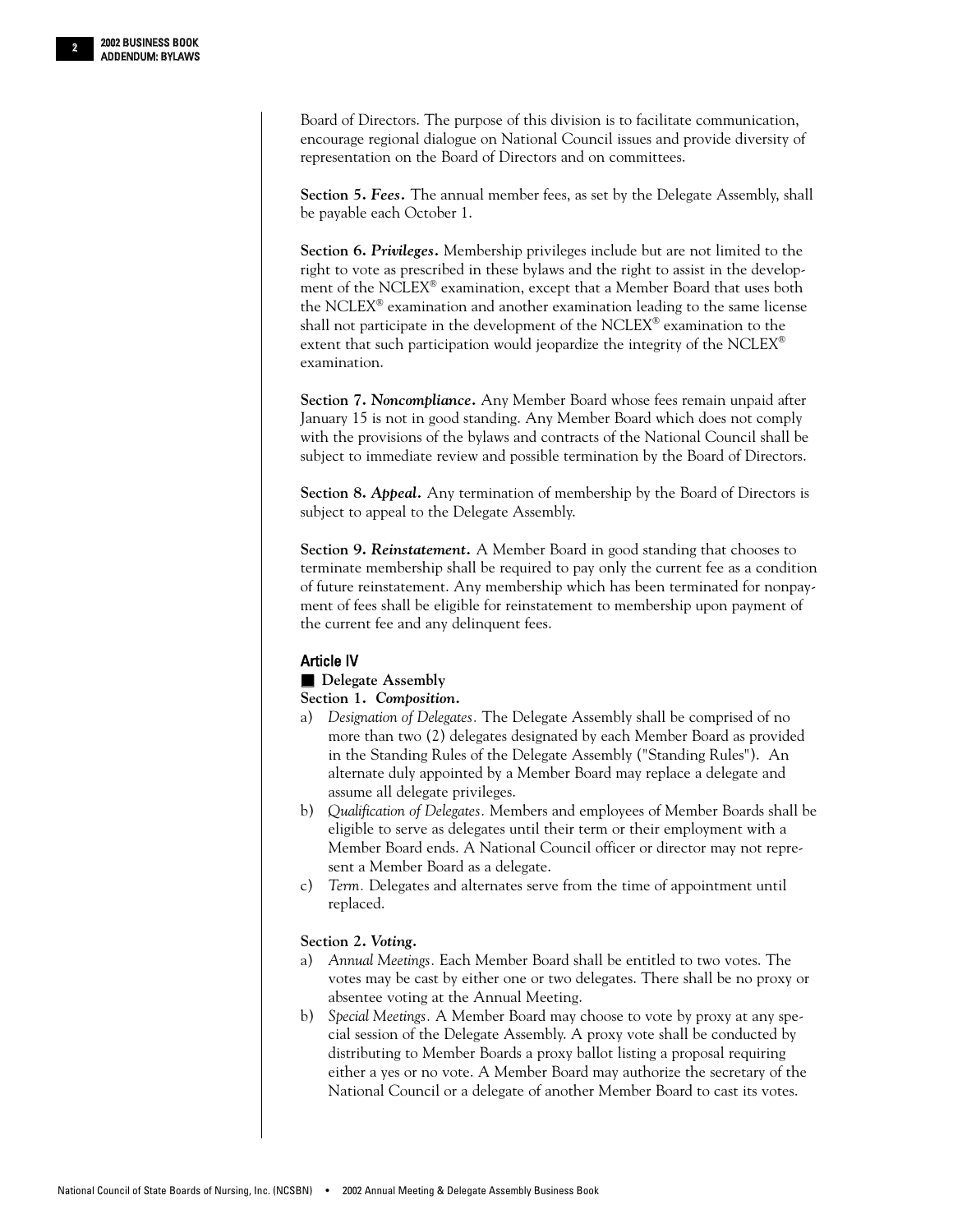**Section 3.** *Authority.* The Delegate Assembly, the membership body of the National Council, shall provide direction for the National Council through resolutions and enactments, including adoption of the mission and strategic initiatives, at any Annual Meeting or special session. The Delegate Assembly shall approve all new National Council memberships; approve the substance of all NCLEX® examination contracts between the National Council and Member Boards; adopt test plans to be used for the development of the NCLEX® examination; approve the NCLEX<sup>®</sup> examination test service; and establish the fee for the NCLEX® examination.

**Section 4.** *Annual Meeting.* The National Council Annual Meeting shall be held at a time and place as determined by the Board of Directors. The Delegate Assembly shall meet each year during the Annual Meeting. The official call to that meeting, giving the time and place, shall be conveyed to each Member Board at least 90 days before the Annual Meeting. In the event of a national emergency, the Board of Directors by a two thirds vote may cancel the Annual Meeting and shall schedule a meeting of the Delegate Assembly as soon as possible to conduct the business of the National Council.

**Section 5.** *Special Session.* The Board of Directors may call, and upon written petition of at least ten Member Boards made to the Board of Directors, shall call a special session of the Delegate Assembly. Notice containing the general nature of business to be transacted and date and place of said session shall be sent to each Member Board at least ten days before the date for which such special session is called.

**Section 6.** *Quorum*. The quorum for conducting business at any session of the Delegate Assembly shall be at least one delegate from a majority of the Member Boards and two officers present in person or, in the case of a special session, by proxy.

**Section 7.** *Standing Rules.* The Board of Directors shall present and the Delegate Assembly shall adopt Standing Rules for each Delegate Assembly meeting.

#### Article V

#### ■ **Officers** and **Directors**

**Section 1.** *Officers.* The elected officers of the National Council shall be a president, a vice president and a treasurer.

**Section 2.** *Directors.* The directors of the National Council shall consist of two directors at large and a director from each Area.

**Section 3.** *Qualifications.* Members and employees of Member Boards shall be eligible to serve as National Council officers and directors until their term or their employment with a Member Board ends. Members of a Member Board who become permanent employees of a Member Board will continue their eligibility to serve.

**Section 4.** *Qualifications for President.* The president shall have served National Council as either a delegate, a committee member, a director or an officer before being elected to the office of President.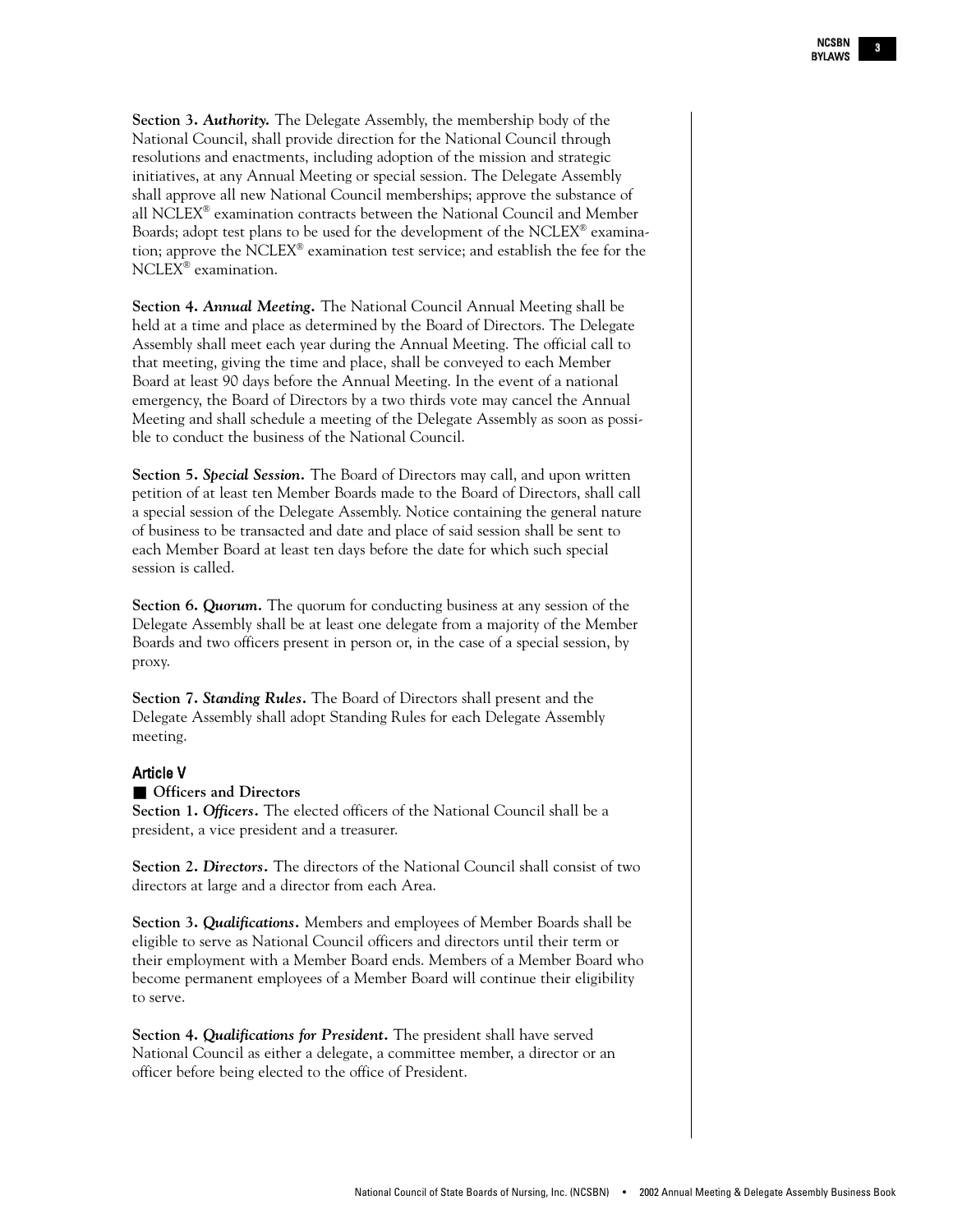#### **Section 5.** *Election of Officers and Directors.*

- a) *Time and Place.* Election of officers and directors shall be by ballot of the Delegate Assembly during the Annual Meeting.
- b) *Officers and Directors at Large.* Officers and directors at-large shall be elected by majority vote of the Delegate Assembly.
- c) *Area Directors.* Each Area shall elect its Area director by majority vote of the delegates from each such Area.
- d) *Voting.* Voting for officers and directors shall be conducted in accordance with these bylaws and the Standing Rules. Write in votes shall be prohibited.

**Section 6.** *Terms of Office.* The president, vice president, treasurer and Area directors shall be elected for a term of two years or until their successors are elected. Directors at large shall be elected for a term of one year or until their successors are elected. The president, vice president and treasurer shall be elected in even numbered years. The Area directors shall be elected in odd numbered years. Officers and directors shall assume their duties at the close of the Annual Meeting of the Delegate Assembly at which they are elected. No person shall serve more than four consecutive years in the same position.

**Section 7.** *Limitations.* No person may hold more than one officer position or directorship at one time. No officer or director shall hold elected or appointed office or a salaried position in a state, regional or national association or body if the office or position might result in a potential or actual, or the appearance of, a conflict of interest with the National Council, as determined by the Committee on Nominations before election to office and as determined by the Board of Directors after election to office. If incumbent officers or directors stand for election for another office or director position, the term in their current position shall terminate at the close of the Annual Meeting at which the election is held.

**Section 8.** *Vacancies.* A vacancy in the office of president shall be filled by the vice president. The Board of Directors shall fill all other vacancies by appointment. The person filling the vacancy shall serve until the next Annual Meeting.

**Section 9.** *Responsibilities of the President.* The president shall preside at all meetings of the Delegate Assembly and the Board of Directors, assume all powers and duties customarily incident to the office of president, and speak on behalf of and communicate the policies of the National Council.

**Section 10.** *Responsibilities of the Vice-President.* The vice president shall assist the president, perform the duties of the president in the president's absence, and fill any vacancy in the office of the president until the next Annual Meeting.

**Section 11.** *Responsibilities of the Treasurer.* The treasurer shall serve as the chair of the Finance Committee and shall assure that quarterly reports are presented to the Board of Directors, and that annual financial reports are provided to the Delegate Assembly.

#### Article VI

#### ■ **Board of Directors**

**Section 1.** *Composition.* The Board of Directors shall consist of the elected officers and directors of the National Council.

**Section 2.** *Authority.* The Board of Directors shall transact the business and affairs and act on behalf of the National Council except to the extent such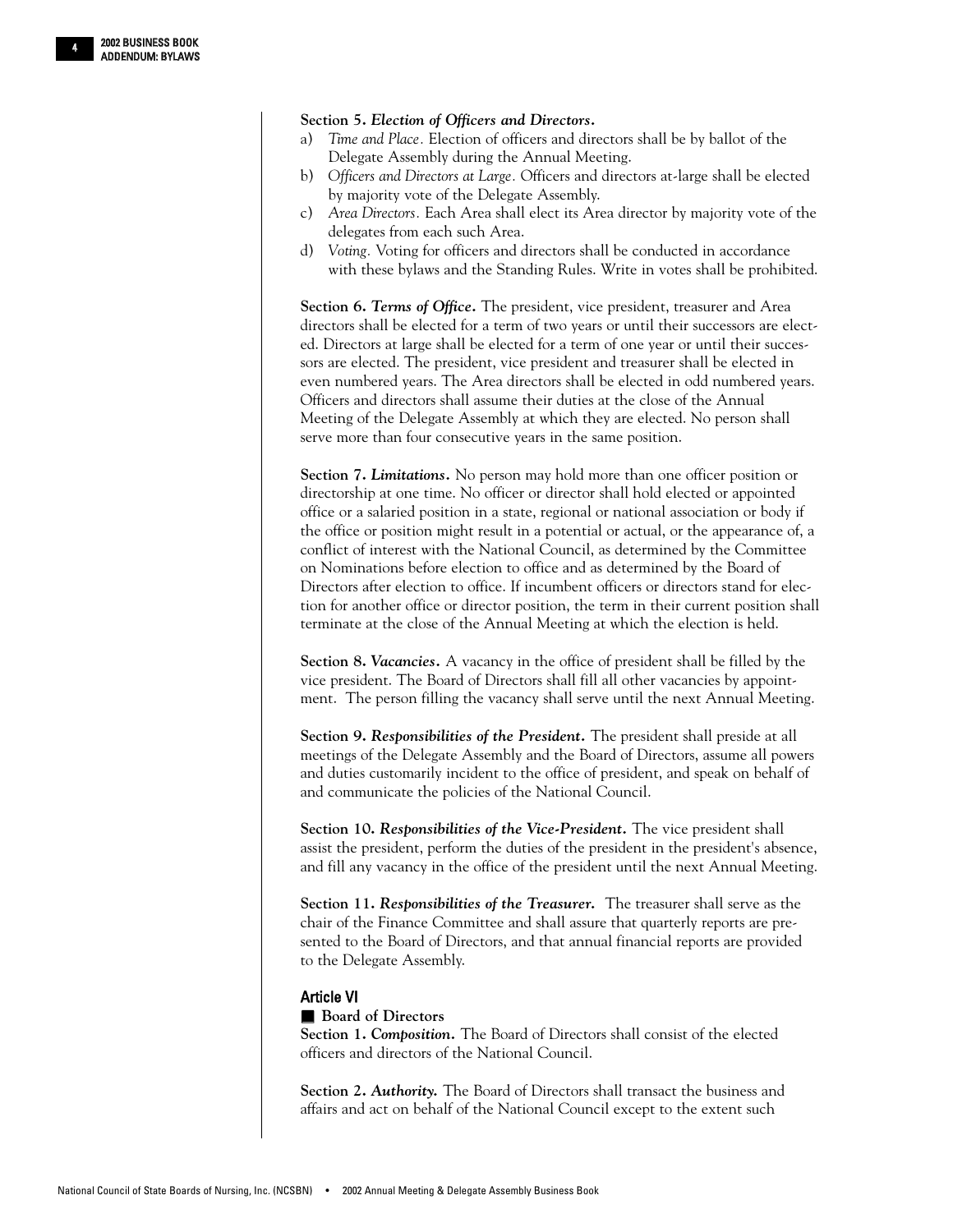powers are reserved to the Delegate Assembly as set forth in these bylaws and provided that none of the Board's acts shall conflict with resolutions or enactments of the Delegate Assembly. The Board of Directors shall report annually to the Delegate Assembly.

**Section 3.** *Meetings of the Board of Directors.* The Board of Directors shall hold its annual meeting in association with the Annual Meeting. The Board may schedule other regular meetings of the Board at other times as necessary to accomplish the work of the Board. Publication of the dates for such regular meetings in the minutes of the Board meeting at which the dates are selected shall constitute notice of the scheduled regular meetings. Special meetings of the Board of Directors may be called by the president or shall be called upon written request of at least three members of the Board of Directors. At least twenty four hours notice shall be given to each member of the Board of Directors of a special meeting. The notice shall include a description of the business to be transacted.

**Section 4.** *Removal from Office.* A member of the Board of Directors may be removed with or without cause by a two thirds vote of the Delegate Assembly. The Board of Directors may remove any member of the Board of Directors from office upon conviction of a felony, gross misconduct, failure to perform, dereliction of duties or conflict of interest by a two-thirds vote of the Board of Directors. The individual shall be given 30 days' written notice of the proposed removal.

**Section 5.** *Appeal.* A member of the Board of Directors removed by the Board of Directors may appeal to the Delegate Assembly at its next Annual Meeting. Such individual may be reinstated by a two thirds vote of the Delegate Assembly.

#### Article VII

#### ■ **Nominations** and **Elections**

#### **Section 1.** *Committee on Nominations*

- a) *Composition.* The Committee on Nominations shall be comprised of one person from each Area. Committee members shall be members or employees of Member Boards within the Area.
- b) *Term.* The term of office shall be two years. One half of the Committee members shall be elected in even numbered years and one half in odd number years. Members shall assume duties at the close of the Annual Meeting at which they are elected.
- c) *Election.* The Committee shall be elected by plurality vote of the Delegate Assembly at the Annual Meeting. The member receiving the highest number of votes shall serve as vice chair in the first year of the member's term and as chair in the second year of the term. The first meeting of the committee shall be held concurrent with the first meeting of the Board of Directors in the subsequent fiscal year.
- d) *Limitation.* A member elected or appointed to the Committee on Nominations may not be nominated for an officer or director position during the term for which that member was elected or appointed.
- e) *Vacancy.* A vacancy occurring in the committee shall be filled from the remaining candidates from the Area in which the vacancy occurs, in order of votes received. If no remaining candidates from an Area can serve, the Board of Directors shall fill the vacancy with an individual from the Area who meets the qualifications of Section 1 of this Article.
- f) *Duties.* The Committee on Nominations shall consider the qualifications of all nominees for officers and directors and the Committee on Nominations as proposed by Member Boards or by members of the Committee on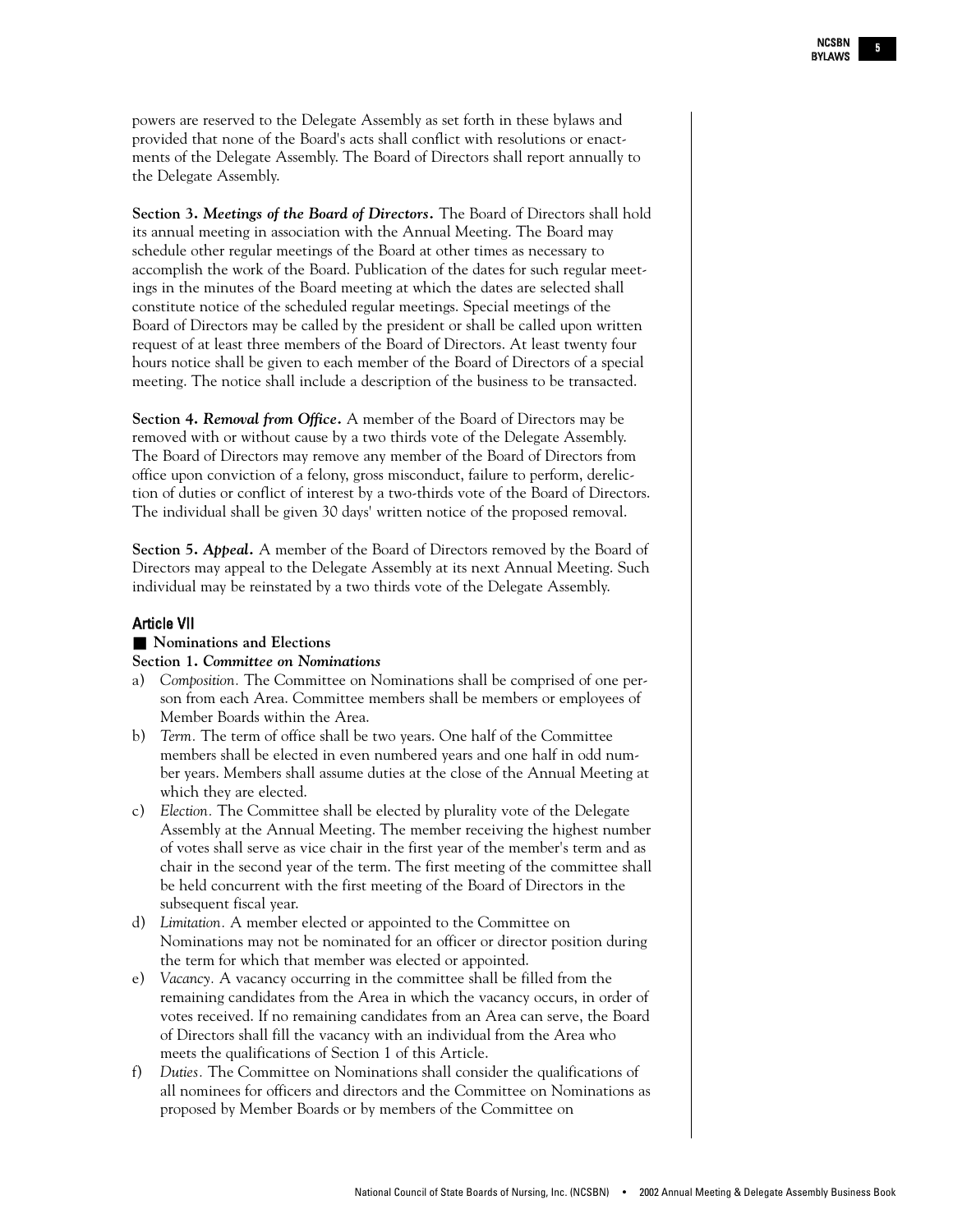Nominations, and present a qualified slate of candidates for vote at the Annual Meeting. The Committee's report shall be read at the first session of the Delegate Assembly, when additional nominations may be made from the floor. No name shall be placed in nomination without the written consent of the nominee.

#### Article VIII

#### ■ **Meetings**

#### **Section 1.** *Participation.*

- a) *Delegate Assembly Session.*
	- (i) *Member Boards.* Members and employees of Member Boards shall have the right, subject to the Standing Rules of the Delegate Assembly, to speak at all open sessions and forums of the Delegate Assembly, provided that only delegates shall be entitled to vote and only delegates and members of the Board of Directors may make motions at the Delegate Assembly, except the Examination Committee may bring motions to approve test plans pursuant to Article X, Section 1(a).
	- (ii) *Public.* All sessions of the Delegate Assembly held in accordance with Sections 4 and 5 of Article IV of these bylaws shall be open to the public, except executive sessions, provided that the minutes reflect the purpose of, and any action taken in, executive session.
- b) *Delegate Assembly Forums.* Participation in forums conducted in association with the Annual Meeting shall be governed by the Standing Rules of the Delegate Assembly.
- c) *Meetings.* National Council, including all committees thereof, may establish methods of conducting its business at all other meetings provided that the meetings of the Board of Directors and committees are open to members and employees of Member Boards.
- d) *Interactive Communications.* Meetings held with one or more participants attending by telephone conference call, video conference or other interactive means of conducting conference communications constitute meetings where valid decisions may be made. A written record documenting that each member was given notice of the meeting, minutes reflecting the names of participating members and a report of the roll call on each vote shall be distributed to all members of the group and maintained at the National Council Office.
- e) *Manner of Transacting Business.* To the extent permitted by law and these bylaws, business may be transacted by electronic communication or by mail, in which case a report of such action shall be made part of the minutes of the next meeting.

#### Article IX

#### ■ **Executive Director**

**Section 1.** *Appointment.* The Executive Director shall be appointed by the Board of Directors. The selection or termination of the Executive Director shall be by a majority vote of the Board of Directors.

**Section 2.** *Authority.* The Executive Director shall serve as the agent and chief administrative officer of the National Council and shall possess the authority and shall perform all duties incident to the office of Executive Director, including the management and supervision of the office, programs and services of National Council, the disbursement of funds and execution of contracts (subject to such limitations as may be established by the Board of Directors). The Executive Director shall serve as corporate secretary and oversee maintenance of all documents and records of the National Council and shall perform such additional duties as may be defined and directed by the Board.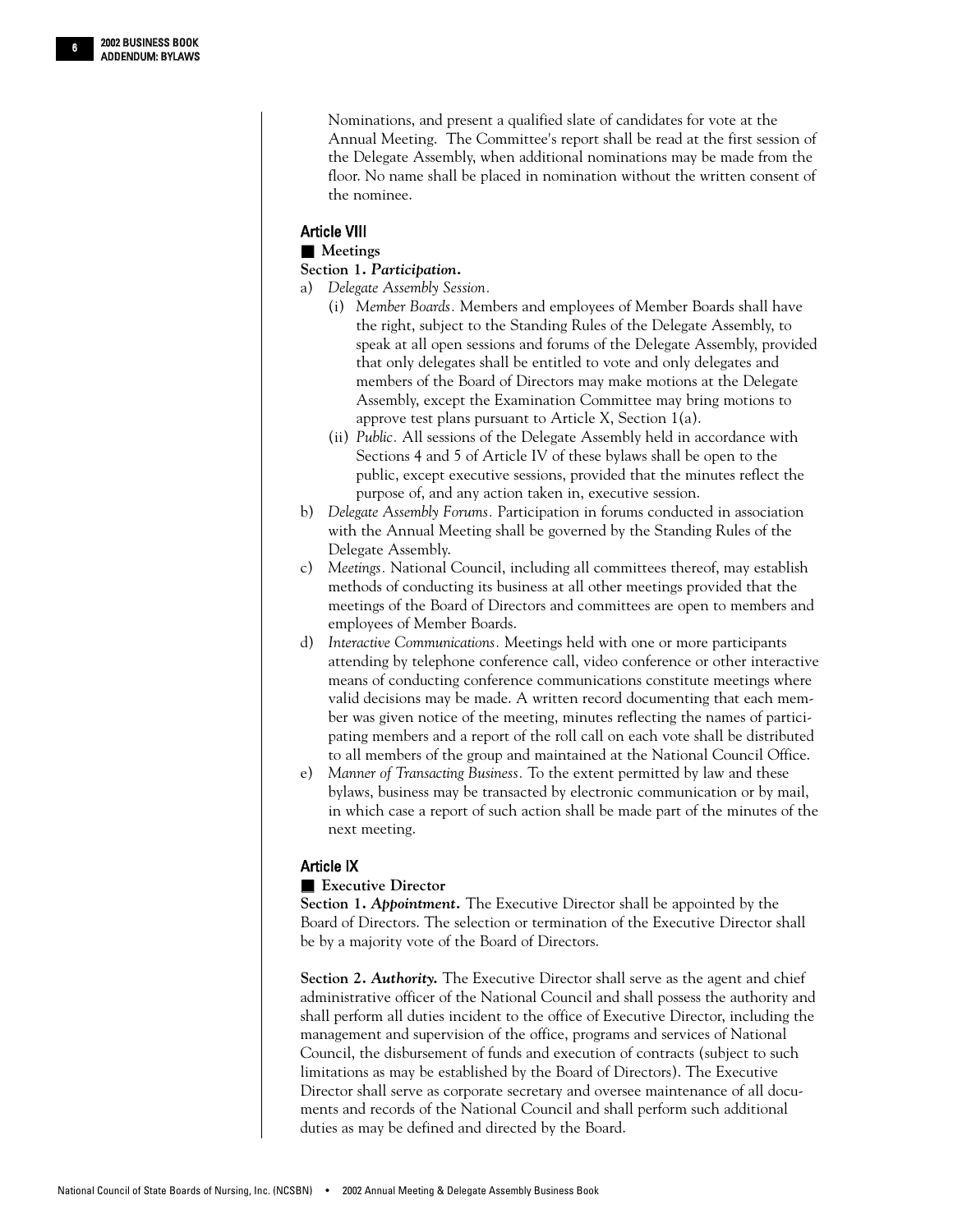**Section 3.** *Evaluation.* The Board of Directors shall conduct an annual written performance appraisal of the Executive Director, and shall set the Executive Director's annual salary.

#### Article X

#### ■ **Committees**

**Section 1.** *Standing Committees.* National Council shall maintain the following standing committees.

- a) *Examination Committee.* The Examination Committee shall be comprised of at least nine members. One of the committee members shall be a licensed practical/vocational nurse or a board or staff member of an LPN/VN board. The committee chair shall have served as a member of the committee prior to being appointed as chair. The Examination Committee shall provide general oversight of the NCLEX® examination process, including examination item development, security, administration and quality assurance to ensure consistency with the Member Boards' need for examinations. The Examination Committee shall approve item development panels and recommend test plans to the Delegate Assembly. Subcommittees may be appointed to assist the Examination Committee in the fulfillment of its responsibilities.
- b) *Finance Committee.* The Finance Committee shall be comprised of at least four members and the treasurer, who shall serve as chair. The Finance Committee shall review the annual budget, the National Council's investments and the audit. The Committee shall recommend a budget to the Board of Directors and advise the Board on fiscal policy to assure prudence and integrity of fiscal management and responsiveness to Member Board needs.
- c) *Practice, Regulation, and Education Committee.* The Practice, Regulation, and Education Committee shall be comprised of at least six members. The Committee shall provide general oversight of nursing practice, regulation, and education issues.
- d) *Bylaws Committee.* The Bylaws Committee shall be comprised of at least four members. The Committee shall review and make recommendations on proposed bylaws amendments as directed by the Board of Directors or the Delegate Assembly.
- e) *Resolutions Committee.* The Resolutions Committee shall be comprised of at least four members, including one member from the Finance Committee. The Committee shall, in accordance with the Standing Rules, review, evaluate and report to the Delegate Assembly on all resolutions and motions submitted by Member Boards.

**Section 2.** *Special Committees.* The Board of Directors may appoint special committees as needed to accomplish the mission of the National Council and to assist any Standing Committee in the fulfillment of its responsibilities. Special committees may include subcommittees, task forces, focus groups, advisory panels or other groups designated by the Board of Directors.

**Section 3.** *Delegate Assembly Committees.* The president shall appoint such Delegate Assembly Committees as provided in the Standing Rules and as necessary to conduct the business of the Delegate Assembly.

#### **Section 4.** *Committee Membership.*

a) *Composition.* Members of Standing and Special committees shall be appointed by the Board of Directors. Standing committees shall include only current members and employees of Member Boards. Special committees may also include consultants or other individuals selected for their special expertise to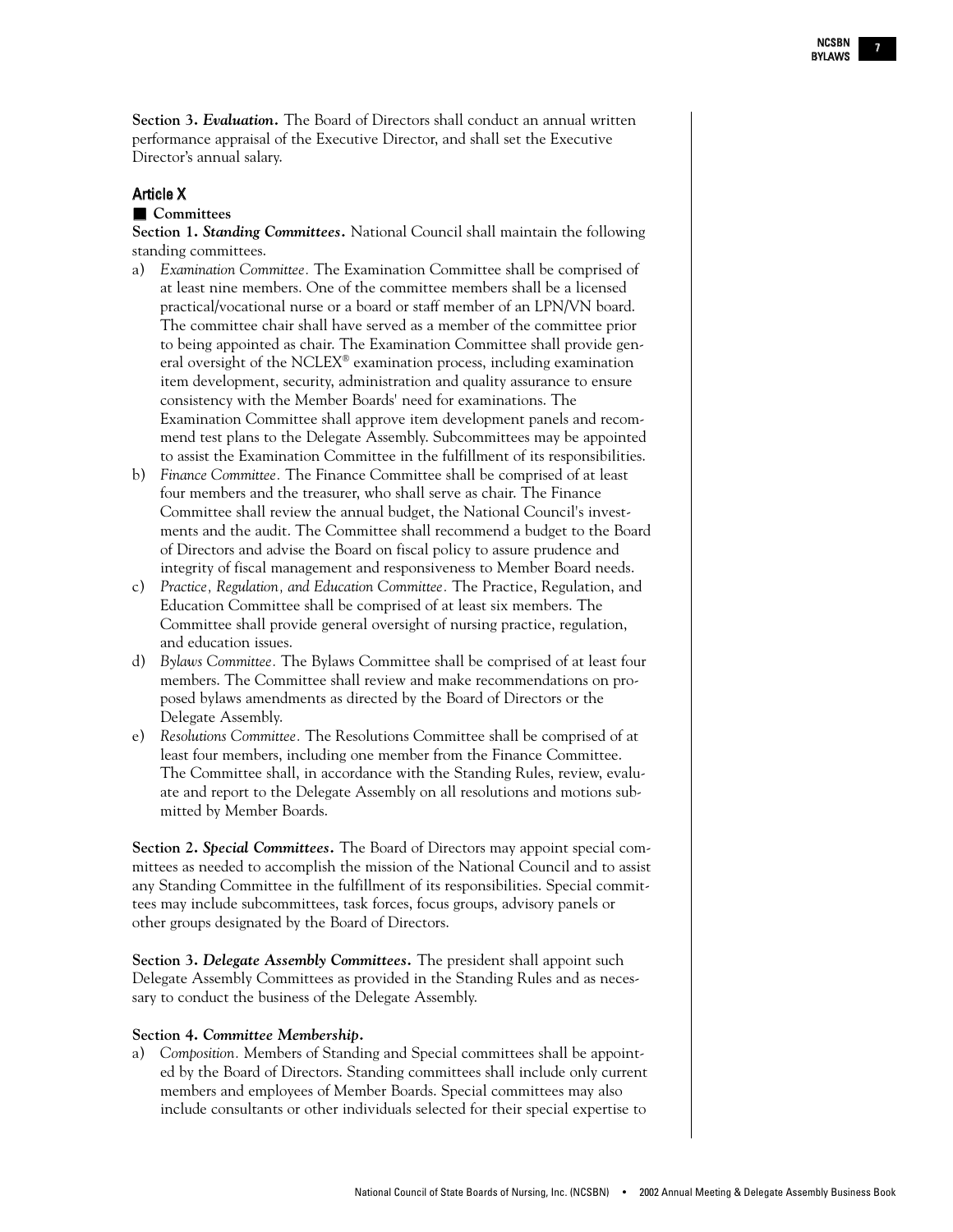accomplish a committee's charge. In appointing committees, one representative from each Area shall be selected unless a qualified member from each Area is not available considering the expertise needed for the committee work. The president, or president's delegate, shall be an ex-officio member of all committees except the Committee on Nominations.

- b) *Term.* The standing committee members shall be appointed for two years or until their successors are appointed. Standing committee members may apply for re-appointment to the committee. Members of special committees shall serve at the discretion of the Board of Directors.
- c) *Vacancy.* A vacancy may occur when a committee member resigns or fails to meet the responsibilities of the committee as determined by the Board of Directors. The vacancy may be filled by appointment by the Board of Directors for the remainder of the term.
- d) *Committee Duties.*
	- 1. Budget. Standing committees shall operate within the assigned budget for the fiscal year. Special committees will be assigned a budget to use in accomplishing the charge. Committees shall not incur expenses in addition to the approved budgeted amount without prior authorization of the Board of Directors.
	- 2. *Policies.* Each standing committee shall establish policies to expedite the work of the committee, subject to review and modification by the Board of Directors. Special committees shall comply with general policies established by the Board of Directors.
	- 3. *Records and Reports.* Each committee shall keep minutes. Special committees shall provide regular updates to the Board of Directors regarding progress toward meeting their charge. Standing committees shall submit quarterly reports to, and report on proposed plans as requested by, the Board of Directors. Special committees shall submit a report and standing committees shall submit annual reports to the Delegate Assembly.

#### Article XI

#### ■ **Finance**

**Section 1.** *Audit.* The financial records of the National Council shall be audited annually by a certified public accountant appointed by the Board of Directors. The annual audit report shall be provided to the Delegate Assembly.

**Section 2.** *Fiscal Year.* The fiscal year shall be from October 1 to September 30.

#### Article XII

#### ■ **Indemnification**

**Section 1.** *Direct Indemnification.* To the full extent permitted by, and in accordance with the standards and procedures prescribed by Sections 5741 through 5750 of the Pennsylvania Nonprofit Corporation Law of 1988 or the corresponding provision of any future Pennsylvania statute, the corporation shall indemnify any person who was or is a party or is threatened to be made a party to any threatened, pending, or completed action, suit or proceeding, whether civil, criminal, administrative or investigative, by reason of the fact that he or she is or was a director, officer, employee, agent or representative of the corporation, or performs or has performed volunteer services for or on behalf of the corporation, or is or was serving at the request of the corporation as a director, officer, employee, agent or representative of another corporation, partnership, joint venture, trust or other enterprise, against expenses (including but not limited to attorney's fees),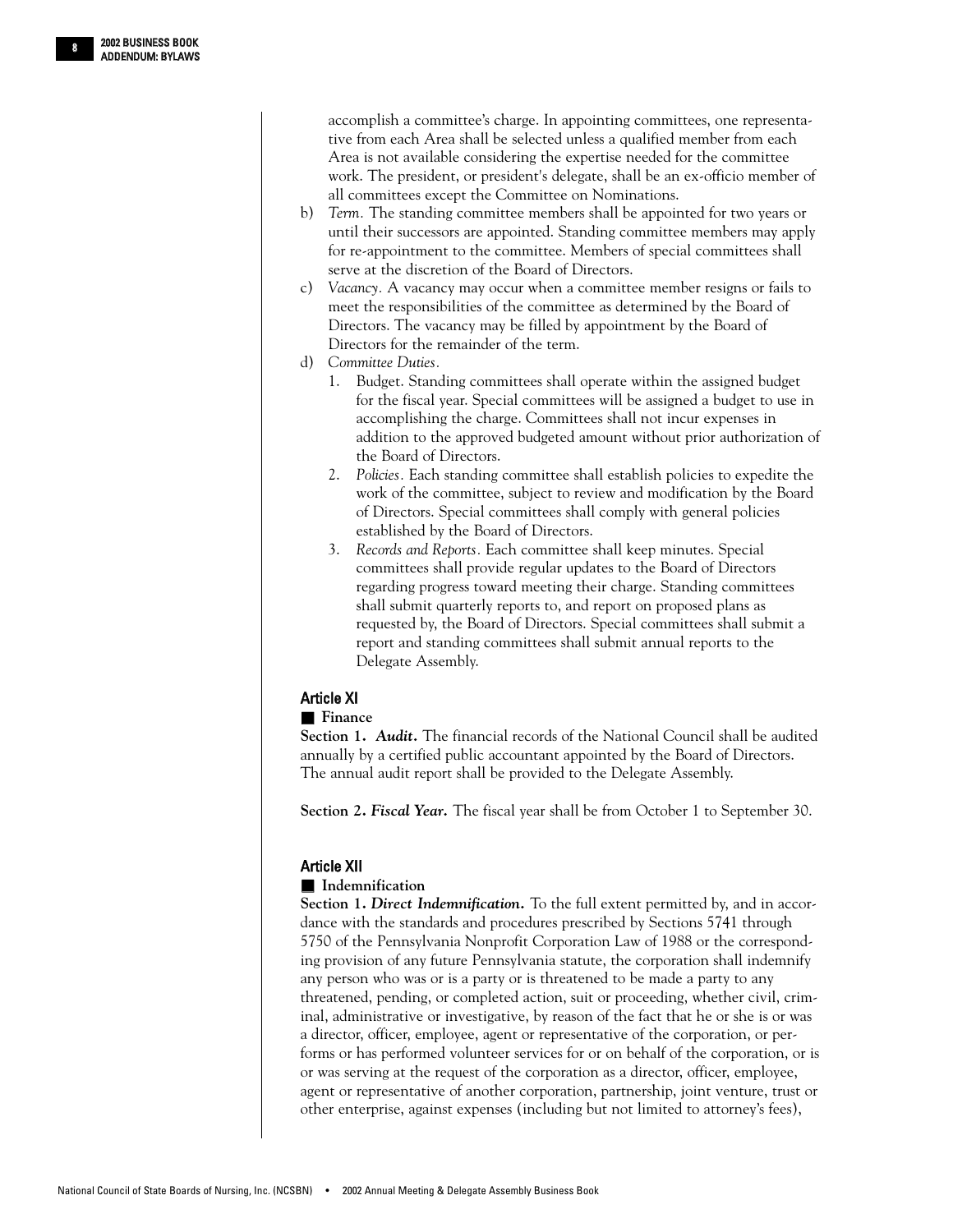judgments, fines and amounts paid in settlement actually and reasonably incurred by the person in connection with such action, suit or proceeding.

**Section 2.** *Insurance.* To the full extent permitted by Section 5747 of the Pennsylvania Nonprofit Corporation Law of 1988 or the corresponding provision of any future Pennsylvania statute, the corporation shall have power to purchase and maintain insurance on behalf of any person who is or was a director, officer, employee, agent or representative of the corporation, or performs or has performed volunteer services for or on behalf of the corporation, or is, or was serving at the request of the corporation as a director, officer, employee, agent or representative of another corporation, partnership, joint venture, trust or other enterprise, against any liability asserted against him or her and incurred by him or her in any such capacity, whether or not the corporation would have the power to indemnify him or her against such liability under the provisions of Section 1 of this Article.

**Section 3.** *Additional Rights.* Pursuant to Section 5746 of the Pennsylvania Nonprofit Corporation Law of 1988 or the corresponding provisions of any future Pennsylvania statute, any indemnification provided pursuant to Sections 1 or 2 of this Article shall:

- a) not be deemed exclusive of any other rights to which a person seeking indemnification may be entitled under any future bylaw, agreement, vote of members or disinterested directors or otherwise, both as to action in his or her official capacity and as to action in another capacity while holding such official position; and
- b) continue as to a person who has ceased to be a director, officer, employee, agent or representative of, or provider of volunteer services for or on behalf of the corporation and shall inure to the benefit of the heirs, executors and administrators of such a person.

#### Article XIII

#### ■ **Parliamentary Authority**

The rules contained in the current edition of *Robert's Rules of Order Newly Revised* shall govern the National Council in all cases not provided for in the articles of incorporation, bylaws and any special rules of order adopted by the National Council.

#### Article XIV

#### ■ **Amendment of Bylaws**

These bylaws may be amended at any Annual Meeting or special session of the Delegate Assembly upon:

- a) written notice to the Member Boards of the proposed amendments at least 45 days prior to the Delegate Assembly session and a two-thirds affirmative vote of the delegates present and voting; or
- b) written notice that proposed amendments may be considered at least five days prior to the Delegate Assembly session and a three-quarters affirmative vote of the delegates present and voting.

In no event shall any amendments be adopted without at least five days written notice prior to the Delegate Assembly session that proposed amendments may be considered at such session.